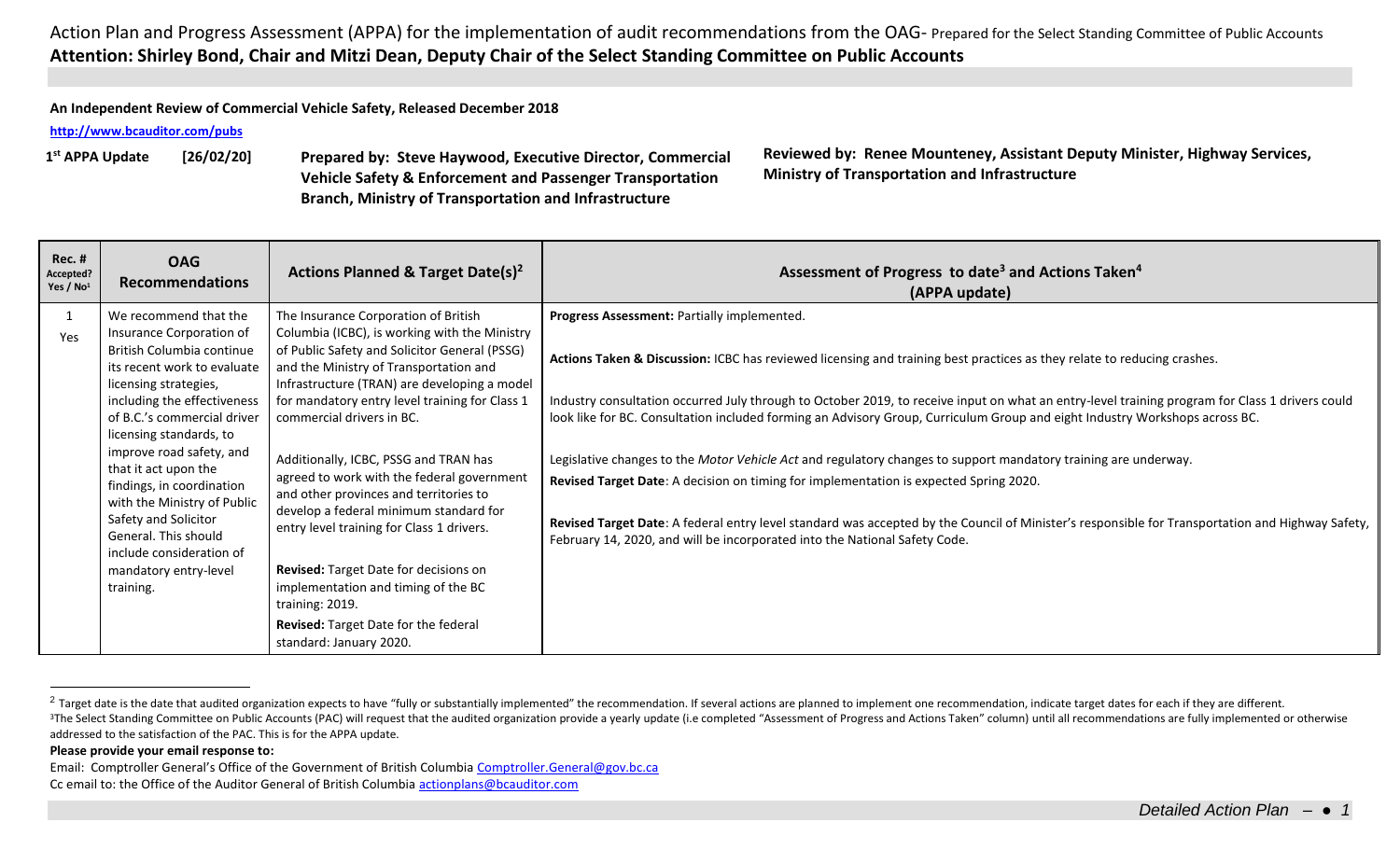| <b>Rec. #</b><br>Accepted?<br>Yes / No <sup>1</sup> | <b>OAG</b><br><b>Recommendations</b>                                                                                                                                                                                                                                                                              | Actions Planned & Target Date(s) <sup>2</sup>                                                                                                                                                                                                                                                                                                             | Assessment of Progress to date <sup>3</sup> and Actions Taken <sup>4</sup><br>(APPA update)                                                                                                                                                                                                                                                                                                                                                                                                                                                                                                                                                                                                                                                                                      |
|-----------------------------------------------------|-------------------------------------------------------------------------------------------------------------------------------------------------------------------------------------------------------------------------------------------------------------------------------------------------------------------|-----------------------------------------------------------------------------------------------------------------------------------------------------------------------------------------------------------------------------------------------------------------------------------------------------------------------------------------------------------|----------------------------------------------------------------------------------------------------------------------------------------------------------------------------------------------------------------------------------------------------------------------------------------------------------------------------------------------------------------------------------------------------------------------------------------------------------------------------------------------------------------------------------------------------------------------------------------------------------------------------------------------------------------------------------------------------------------------------------------------------------------------------------|
| $\overline{2}$<br>Yes                               | We recommend that<br>government establish clear<br>responsibility for the<br>promotion of commercial<br>vehicle road safety<br>education and awareness.                                                                                                                                                           | A permanent oversight committee<br>established by TRAN, PSSG and ICBC is<br>reviewing commercial vehicle road safety<br>education and awareness programs and will<br>make enhancements to existing programs<br>and establish a lead agency.<br>Target Date for recommendation from the<br>committee: Winter 2019.                                         | Progress Assessment: Fully or substantially implemented.<br>Actions Taken & Discussion: TRAN, PSSG and ICBC have established a permanent oversight committee for commercial vehicle road safety<br>education and awareness.<br><b>Additional Proactive Activities:</b><br>Monthly meetings/conference calls between the three agencies to share information and provide updates on road safety education and<br>awareness initiatives.<br>A Standing Oversight Committee Working Group was established to review MOTI CVSE and other jurisdictions education and awareness<br>programs and their evaluation processes to develop Best Practices for BC.                                                                                                                          |
| $\overline{3}$<br>Yes                               | We recommend that the<br>Insurance Corporation of<br>British Columbia and the<br>Ministry of Public Safety<br>and Solicitor General<br>ensure program evaluation<br>is a key component of the<br>design and<br>implementation of future<br>education and awareness<br>campaigns related to<br>commercial vehicles | ICBC and PSSG will work with TRAN through<br>the committee established in<br>Recommendation #2 to research best<br>practices and review existing evaluation<br>programs and develop a framework that will<br>be used in future campaigns.<br>Target date for best practice review: Summer<br>2019.<br>Target date for framework completion: Fall<br>2019. | Progress Assessment: Fully or substantially implemented.<br>Actions Taken & Discussion: A working group was established Summer 2019, comprised of staff from ICBC, PSSG and TRAN to review MOTI CVSE<br>and other jurisdictions education and awareness programs and their evaluation processes to develop Best Practices for BC.<br>Revised Target Date: Best Practices for Road Safety Education and Awareness Campaigns have been established, December 2019.<br>The Best Practices inform road safety education and awareness campaign practitioners of best practices when developing and evaluating<br>campaigns. The guide is composed of three sections:<br>Setting the Stage for Success<br>Tools and Tactics for Campaign Implementation<br><b>Campaign Evaluation</b> |

## **Please provide your email response to:**

 $\overline{a}$ 

Email: Comptroller General's Office of the Government of British Columbia [Comptroller.General@gov.bc.ca](mailto:Comptroller.General@gov.bc.ca) Cc email to: the Office of the Auditor General of British Columbi[a actionplans@bcauditor.com](mailto:actionplans@bcauditor.com)

<sup>&</sup>lt;sup>3</sup>The Select Standing Committee on Public Accounts (PAC) will request that the audited organization provide a yearly update (i.e completed "Assessment of Progress and Actions Taken" column) until all recommendations are f addressed to the satisfaction of the PAC. This is for the APPA update.

<sup>&</sup>lt;sup>4</sup> This action plan and the subsequent updates have not been audited by the OAG. However, at a future date that Office may undertake work to determine whether the entity has implemented the recommendations. The results of reported in a separate report prepared by the OAG.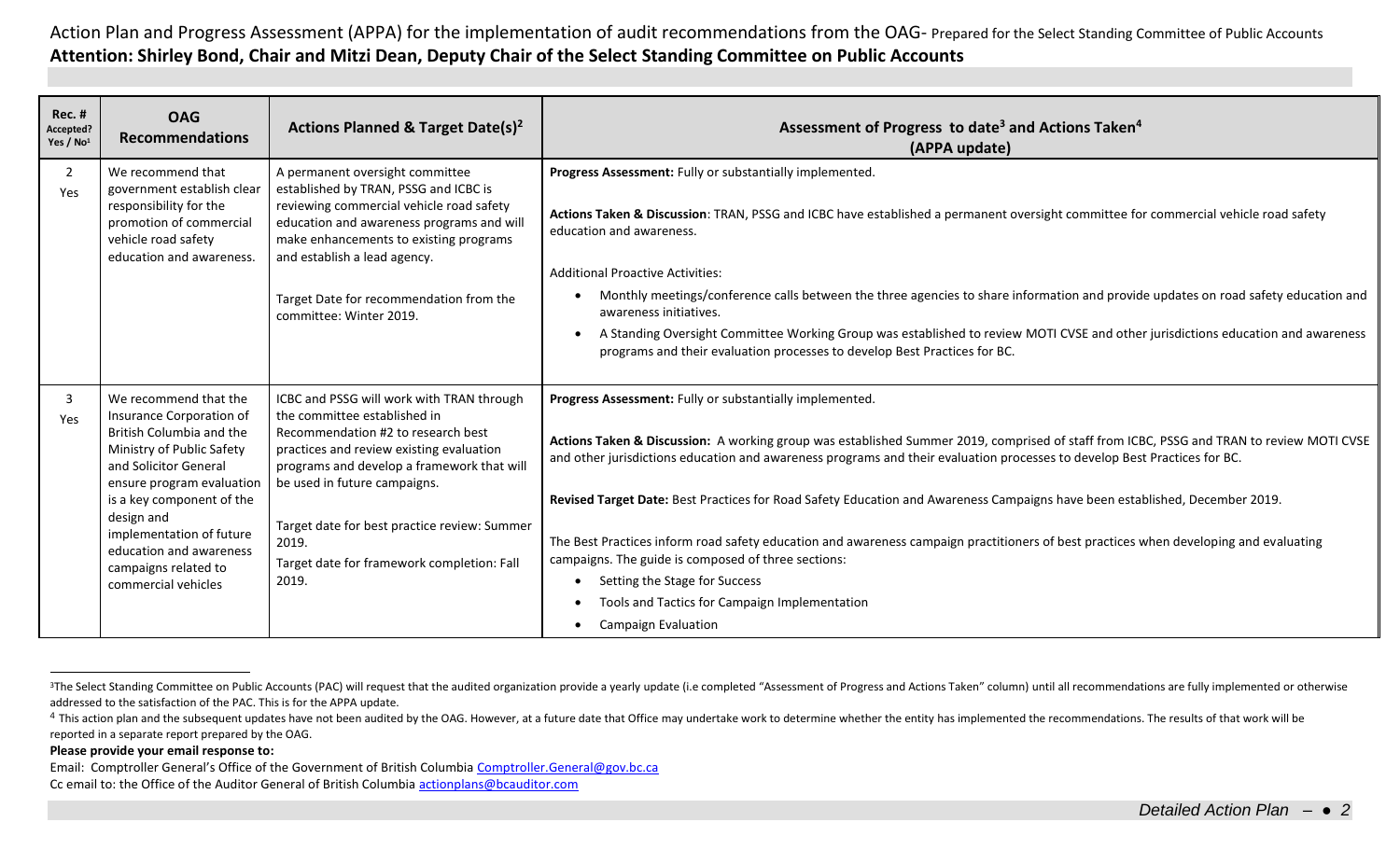| <b>Rec. #</b><br>Accepted?<br>Yes / $No1$ | <b>OAG</b><br><b>Recommendations</b>                                                                                                                                                                                                                                                                                                                                                                                                                                                                                                                                                                                                                                                                                                                              | <b>Actions Planned &amp; Target Date(s)<sup>2</sup></b>                                                                                                                                                                                                                                                                                                                                                                                                                                                                                                                                                                                                                                                                                                                                                                                           | Assessment of Progress to date <sup>3</sup> and Actions Taken <sup>4</sup><br>(APPA update)                                                                                                                                                                                                                                                                                                                                                                                                                                                                                                                                                                                                                                                                                                                                                                                                                                                                                                                                                                                                                                                                                                                                                                                                                                                                                                                                                                                                                                                                                                                                                                                                                      |
|-------------------------------------------|-------------------------------------------------------------------------------------------------------------------------------------------------------------------------------------------------------------------------------------------------------------------------------------------------------------------------------------------------------------------------------------------------------------------------------------------------------------------------------------------------------------------------------------------------------------------------------------------------------------------------------------------------------------------------------------------------------------------------------------------------------------------|---------------------------------------------------------------------------------------------------------------------------------------------------------------------------------------------------------------------------------------------------------------------------------------------------------------------------------------------------------------------------------------------------------------------------------------------------------------------------------------------------------------------------------------------------------------------------------------------------------------------------------------------------------------------------------------------------------------------------------------------------------------------------------------------------------------------------------------------------|------------------------------------------------------------------------------------------------------------------------------------------------------------------------------------------------------------------------------------------------------------------------------------------------------------------------------------------------------------------------------------------------------------------------------------------------------------------------------------------------------------------------------------------------------------------------------------------------------------------------------------------------------------------------------------------------------------------------------------------------------------------------------------------------------------------------------------------------------------------------------------------------------------------------------------------------------------------------------------------------------------------------------------------------------------------------------------------------------------------------------------------------------------------------------------------------------------------------------------------------------------------------------------------------------------------------------------------------------------------------------------------------------------------------------------------------------------------------------------------------------------------------------------------------------------------------------------------------------------------------------------------------------------------------------------------------------------------|
| 4<br>Yes                                  | We recommend that the<br>Ministry of Transportation<br>and Infrastructure<br>consider reviewing and<br>modernizing the<br>regulations and<br>administrative policy to<br>ensure Commercial<br>Vehicle Safety and<br>Enforcement staff can<br>efficiently and effectively:<br>assess whether<br>$\bullet$<br>designated inspection<br>facilities have done<br>inspections in<br>compliance with<br>program expectations<br>and remove licences<br>from non-compliant<br>facilities where<br>appropriate<br>address key safety<br>$\bullet$<br>risks not addressed<br>under current policy<br>ensure only carriers<br>$\bullet$<br>that have<br>demonstrated the<br>knowledge and ability<br>to operate safely are<br>granted a National<br>Safety Code certificate | TRAN is moving forward on improvement<br>areas identified in a review of sections within<br>the Motor Vehicle Act (MVA) specific to the<br>Designated Inspection Facilities (DIF) by:<br>assessing a new DIF compliance<br>$\bullet$<br>program using a "bait" type vehicle;<br>assessing the administrative process<br>$\bullet$<br>for removal of non-complaint<br>facilities;<br>assessing current policies in relation<br>$\bullet$<br>to safety risks, and;<br>working with ICBC and Advanced<br>$\bullet$<br>Education to explore options for<br>expanding and enhancing the<br>National Safety Code (NSC)<br>knowledge testing program.<br>Target date for DIF compliance assessment:<br>Fall 2019.<br>Target date for policy safety risk assessment:<br>Fall 2019.<br>Target date for NSC testing<br>enhancements/expansion: Spring 2020. | Progress Assessment: Partially implemented.<br>Actions Taken & Discussion: TRAN has completed a review of sections with the MVA specific to the Vehicle Inspection Program (VIP), and the<br>regulatory oversight of Designated Inspection Facilities (DIF) and Authorized Inspectors (AI).<br>DIF Revised Target Date: Following deeper analysis of the regulation changes required for Division 25, a revised implementation date of Summer<br>and Winter 2020 is now expected for implementation.<br>Summer 2020 revisions will reflect current practice for the Vehicle Inspection Program.<br>Winter 2020 revisions will provide time for stakeholder consultation.<br>Policy Safety Risk Assessment: The assessment of policy safety risks (mechanical regulations) was completed, Fall 2019.<br>NSC Testing: TRAN explored options for expanding accessibility to the NSC knowledge test. TRAN has identified an opportunity to work with<br>Open School to develop an online test, that would have no cost to the applicants.<br>Revised Target Date: Implementation - Summer 2020.<br>A Quality Assurance Vehicle Pilot (bait type vehicle) to assess DIF compliance is expected to be underway Summer 2020.<br><b>Additional Proactive Activities:</b><br>A working group was established in Summer 2019, to further identify regulation changes needed to reflect policy safety risks<br>(mechanical regulations) to Division 4, 5, 6, 7, 10 & 11.<br>A DIF performance matrix is being developed to identify poor performance, expected completion, Summer 2020.<br>A review of Vehicle Inspection Program exemptions, specific to safety components, is underway. Expected completion, Summer 2020. |

**Please provide your email response to:**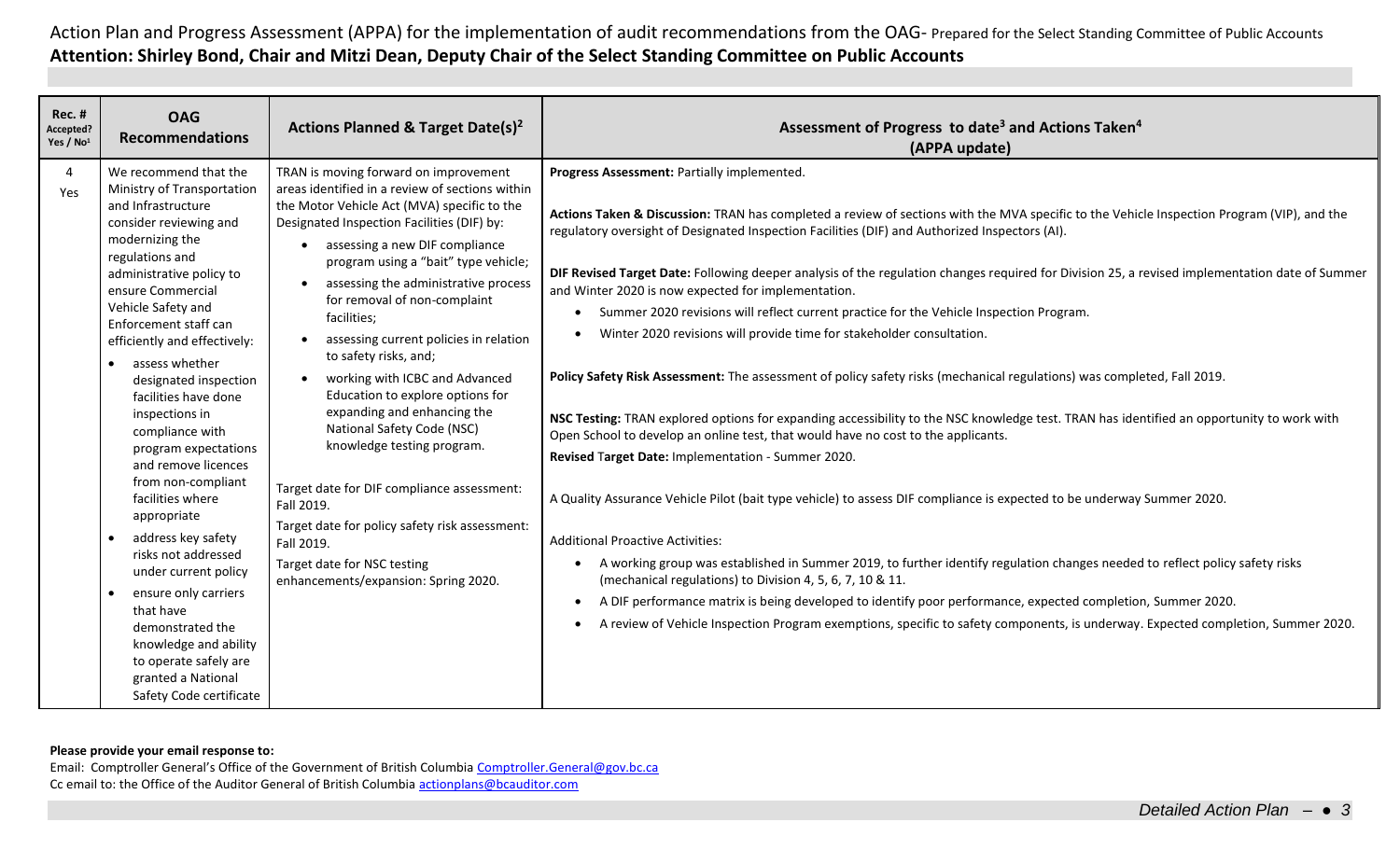| <b>Rec. #</b><br>Accepted?<br>Yes / No <sup>1</sup> | <b>OAG</b><br><b>Recommendations</b>                                                                                                                                                                                                        | Actions Planned & Target Date(s) <sup>2</sup>                                                                                                                                                                                                                                                                                                                                                                                                 | Assessment of Progress to date <sup>3</sup> and Actions Taken <sup>4</sup><br>(APPA update)                                                                                                                                                                                                                                                                                                                                                                                                                                                                                                                                                                                                                                                                                                                                                                                                                                                                                                                                |
|-----------------------------------------------------|---------------------------------------------------------------------------------------------------------------------------------------------------------------------------------------------------------------------------------------------|-----------------------------------------------------------------------------------------------------------------------------------------------------------------------------------------------------------------------------------------------------------------------------------------------------------------------------------------------------------------------------------------------------------------------------------------------|----------------------------------------------------------------------------------------------------------------------------------------------------------------------------------------------------------------------------------------------------------------------------------------------------------------------------------------------------------------------------------------------------------------------------------------------------------------------------------------------------------------------------------------------------------------------------------------------------------------------------------------------------------------------------------------------------------------------------------------------------------------------------------------------------------------------------------------------------------------------------------------------------------------------------------------------------------------------------------------------------------------------------|
| 5<br>Yes                                            | We recommend that the<br>Ministry of Transportation<br>and Infrastructure review<br>the structure of<br><b>Commercial Vehicle Safety</b><br>and Enforcement to<br>ensure greater consistency<br>in inspection and<br>enforcement practices. | TRAN is reviewing options to improve<br>consistency in inspection and enforcement<br>practices.<br>Items being reviewed include training,<br>policies and supervision practices across the<br>province.<br>Based on the information collected, TRAN<br>will create a strategy to improve consistency<br>in inspection and enforcement activates,<br>which will then be implemented.<br>Target date for completion of strategy: Spring<br>2020 | Progress Assessment: Partially implemented.<br>Actions Taken & Discussion: TRAN has reviewed reporting structures across the province.<br>A working group was established in Summer 2019 to explore training, policies and supervision practices. Actions are being implemented to<br>support improved consistency in inspection and enforcement activities. These include updating templates and policies used by officers in<br>conjunction with consistent hiring and training activities and revising operational CVSE Best Practices.<br>Revised Target Date: Summer 2020.<br><b>Additional Proactive Activities:</b><br>Considering changes to reflect current technological advances and innovation and how these could be implemented.<br>An additional working group to focus specifically on enhancements to CVSE hiring and training.<br>$\bullet$<br>An assessment of the CVSE organizational structure will get underway Summer 2020 using the work created by the Consistency<br>$\bullet$<br>working group. |
| 6<br>Yes                                            | We recommend that the<br>Ministry of Transportation<br>and Infrastructure ensure<br>timely and consistent<br>interventions with carriers.                                                                                                   | In addition to the changes completed as<br>described in the Actions Taken section, TRAN<br>is exploring alternative program delivery<br>options, including using third party auditing<br>within a focused intervention deployment is<br>required.                                                                                                                                                                                             | Progress Assessment: Partially implemented.<br>Actions Taken & Discussion: TRAN established a working group to explore alternative delivery options to support timely and consistent<br>interventions with carriers, including third party auditing. Expected action plan, Spring 2020.<br><b>Additional Proactive Activities:</b><br>TRAN will be publishing cancelled carrier profiles to a public facing website, Spring 2020.<br>TRAN is seeking additional resources to improve intervention times by focussing additional staff on carrier interventions.                                                                                                                                                                                                                                                                                                                                                                                                                                                            |

**Please provide your email response to:**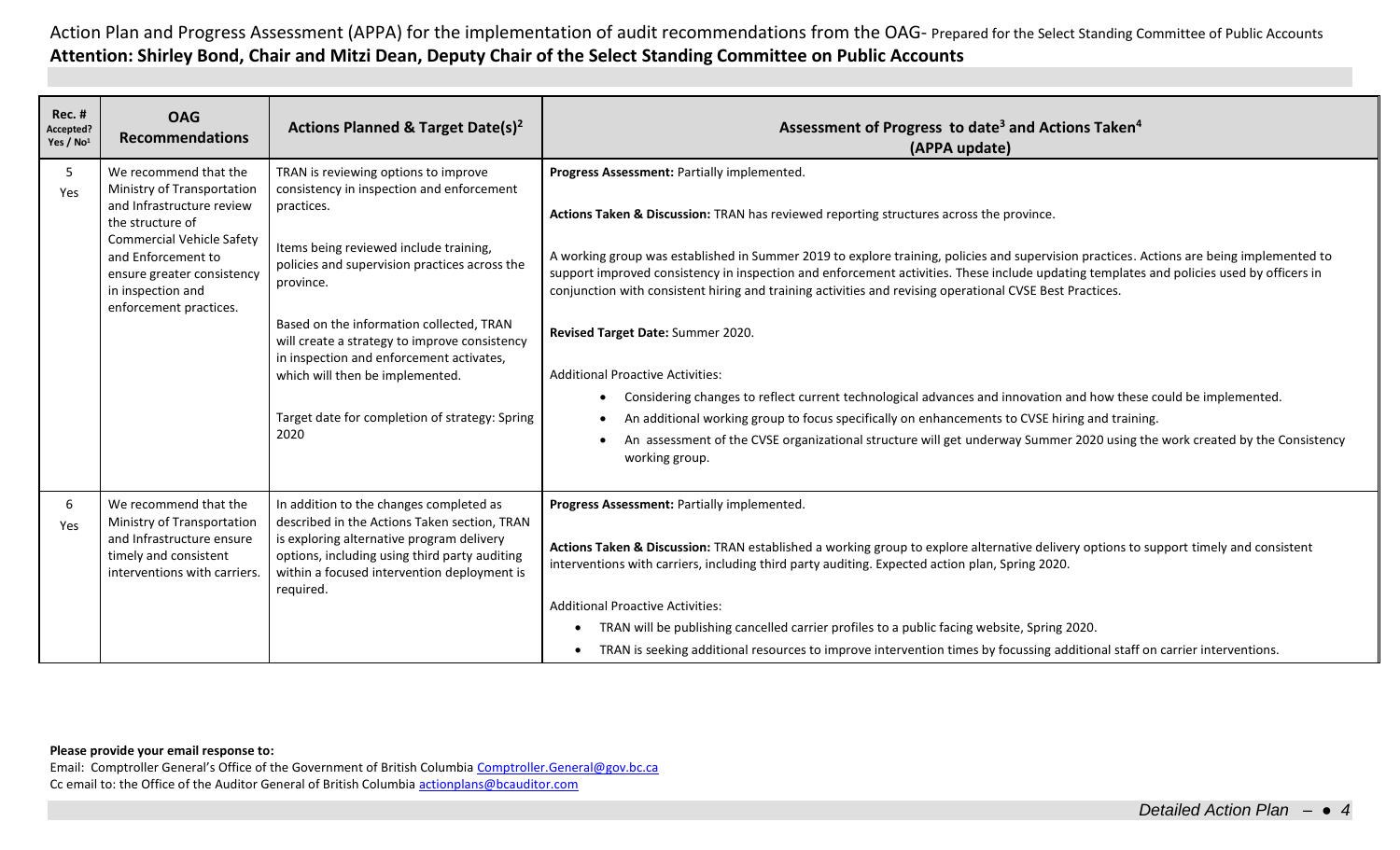| <b>Rec. #</b><br>Accepted?<br>Yes / No <sup>1</sup> | <b>OAG</b><br><b>Recommendations</b>                                                                                                                                                                                                                                                                                                                                                                       | Actions Planned & Target Date(s) <sup>2</sup>                                                                                                                                                                                                                                                                                                                                                                                                                                                                                                                                                                                                                                                                                                                                                                                                                                                                                                                                                                                                                         | Assessment of Progress to date <sup>3</sup> and Actions Taken <sup>4</sup><br>(APPA update)                                                                                                                                                                                                                                                                                                                                                                                                                                                                                                                                                                                                                                                                                                                                                                                                                                                                                                                                                                                                                                                                                                                                                                                                                                                                                                                   |
|-----------------------------------------------------|------------------------------------------------------------------------------------------------------------------------------------------------------------------------------------------------------------------------------------------------------------------------------------------------------------------------------------------------------------------------------------------------------------|-----------------------------------------------------------------------------------------------------------------------------------------------------------------------------------------------------------------------------------------------------------------------------------------------------------------------------------------------------------------------------------------------------------------------------------------------------------------------------------------------------------------------------------------------------------------------------------------------------------------------------------------------------------------------------------------------------------------------------------------------------------------------------------------------------------------------------------------------------------------------------------------------------------------------------------------------------------------------------------------------------------------------------------------------------------------------|---------------------------------------------------------------------------------------------------------------------------------------------------------------------------------------------------------------------------------------------------------------------------------------------------------------------------------------------------------------------------------------------------------------------------------------------------------------------------------------------------------------------------------------------------------------------------------------------------------------------------------------------------------------------------------------------------------------------------------------------------------------------------------------------------------------------------------------------------------------------------------------------------------------------------------------------------------------------------------------------------------------------------------------------------------------------------------------------------------------------------------------------------------------------------------------------------------------------------------------------------------------------------------------------------------------------------------------------------------------------------------------------------------------|
| $\overline{7}$<br>Yes                               | We recommend that the<br>Ministry of Transportation<br>and Infrastructure assess<br>whether commercial<br>vehicle safety and<br>enforcement officers have<br>the equipment,<br>infrastructure, information<br>and training they need to<br>do their jobs safely and<br>effectively, to ensure they<br>can operate at the level<br>necessary to deter non-<br>compliance and meet<br>ministry safety goals. | TRAN is updating an assessment of<br>operations and officer safety to determine<br>what changes to equipment, infrastructure,<br>information and training are required, which<br>will include a jurisdictional review.<br>TRAN will continue to update strategic<br>reviews of infrastructure, corridor usage,<br>placement and operational deployment,<br>examine officer safety and initiating a third-<br>party assessment of the risks and challenges<br>our officer face while conducting their duties.<br>A comprehensive information technology<br>project started in November 2018, to review<br>and refresh the legacy CVSE IT systems, many<br>of which are at end of life and due for<br>replacement.<br>The IT work will include the National Safety<br>Code program, Vehicle Inspection Program,<br><b>Commercial Vehicle Safety Alliance</b><br>Inspection Program used by officers, and the<br><b>Commercial Transport Management System</b><br>interface that officers use on the front line.<br>Target date for implementation plan: Winter<br>2019. | Progress Assessment: Partially implemented.<br>Actions Taken & Discussion: TRAN has inventoried equipment, infrastructure, information and training across the province to provide<br>information for the assessment described in the Actions Planned section.<br>TRAN has completed a jurisdictional scan of CVSE officer training, Summer 2019.<br>An Officer Safety working group has been established and have conducted a Safety Assessment, Winter 2019. A strategy is being developed and<br>will be implemented Spring 2020. In addition, the PSA will conduct a supplemental assessment pre and post implementation of the<br>recommendations.<br>The comprehensive information technology replacing legacy VIP and NSC systems is underway. Expected completion, Winter 2022.<br>Revised target date for implementation is Summer 2020.<br><b>Additional Proactive Activities:</b><br>TRAN has struck working groups focused on these areas to assess and identify gaps for enhancements:<br>$\bullet$<br>Systems group to identify enhancements to systems to support officer safety.<br>$\circ$<br>Hiring & Training to explore options to enhance existing training, including development of appropriate course content.<br>$\circ$<br>Infrastructure & Technology to explore existing and additional technology to support CVSE compliance, education and<br>$\circ$<br>enforcement practices. |

**Please provide your email response to:**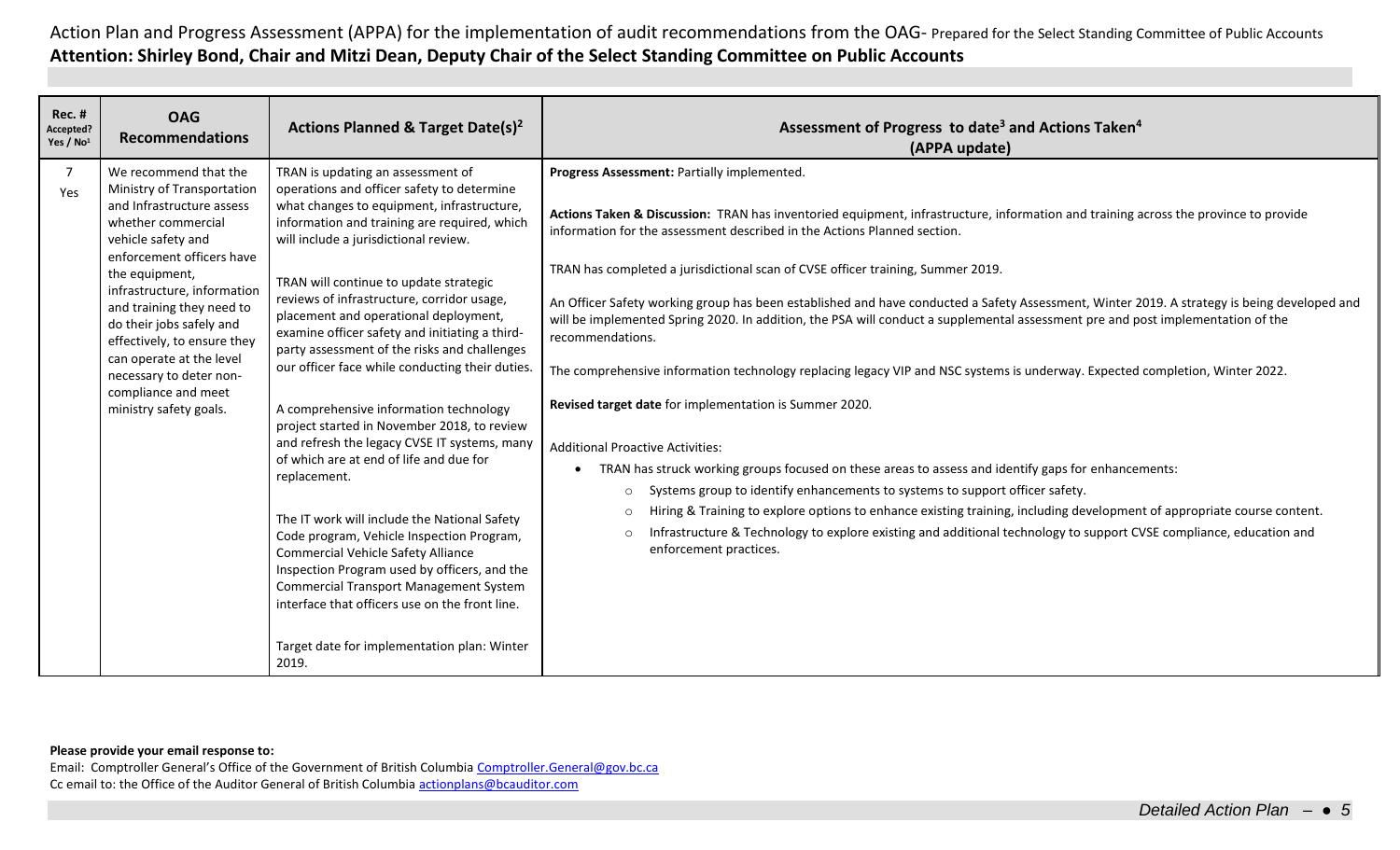| <b>Rec. #</b><br>Accepted?<br>Yes / No <sup>1</sup> | <b>OAG</b><br><b>Recommendations</b>                                                                                                                                                                                                                                                                                                                                                | Actions Planned & Target Date(s) <sup>2</sup>                                                                                                                                                                                                                                                                                                                                                                                                                                                                                                                                                                                                                                                                                                                                       | Assessment of Progress to date <sup>3</sup> and Actions Taken <sup>4</sup><br>(APPA update)                                                                                                                                                                                                                                                                                                                                                                                                                                                                                                                                                                                                                                                                                                                                                                                                  |
|-----------------------------------------------------|-------------------------------------------------------------------------------------------------------------------------------------------------------------------------------------------------------------------------------------------------------------------------------------------------------------------------------------------------------------------------------------|-------------------------------------------------------------------------------------------------------------------------------------------------------------------------------------------------------------------------------------------------------------------------------------------------------------------------------------------------------------------------------------------------------------------------------------------------------------------------------------------------------------------------------------------------------------------------------------------------------------------------------------------------------------------------------------------------------------------------------------------------------------------------------------|----------------------------------------------------------------------------------------------------------------------------------------------------------------------------------------------------------------------------------------------------------------------------------------------------------------------------------------------------------------------------------------------------------------------------------------------------------------------------------------------------------------------------------------------------------------------------------------------------------------------------------------------------------------------------------------------------------------------------------------------------------------------------------------------------------------------------------------------------------------------------------------------|
| 8<br>Yes                                            | We recommend that the<br>Ministry of Transportation<br>and Infrastructure, the<br>Insurance Corporation of<br>British Columbia, and the<br>Ministry of Public Safety<br>and Solicitor General<br>ensure the sufficiency,<br>reliability and accuracy of<br>commercial vehicle safety<br>data, and consider ways to<br>integrate data sources to<br>allow comprehensive<br>analysis. | TRAN, ICBC and PSSG will establish a cross<br>sector working group to develop a<br>coordinated strategy and implementation<br>plan for identifying current challenges and<br>establish mechanism to improve the<br>sufficiency, reliability an accuracy of road<br>safety data including commercial vehicle<br>safety data.<br>Invitations to participate in the working<br>group will be extended to other government<br>road safety partners.<br>The working group will explore leveraging the<br>expertise of the Integrated Data Division and<br>the feasibility of a sector specific data<br>warehouse to facilitate more comprehensive<br>analysis.<br>Target date to establish working groups:<br>Spring 2019<br>Target date to complete implementation<br>plan: Spring 2020 | Progress Assessment: Fully or substantially implemented.<br>Actions Taken & Discussion: TRAN, ICBC and PSSG established a working group to identify ways to improve data quality and reconciliation, and<br>to identify opportunities for improved data sharing and integration of data sources, Spring 2019.<br>Sector working groups establishing policies to streamline data sharing and identifying datasets to pilot, December 2019.<br>Revised Target Date: Implementation Plan under development, expected Spring 2020.<br><b>Additional Proactive Activities:</b><br>A CVSE Data Management working group was established to identity existing data sets and identify enhancements to improve data<br>quality.<br>A CVSE Systems working group was established to existing data sets and systems that could be added in phases to the Passenger<br>Transportation Management System. |

## **Please provide your email response to:**